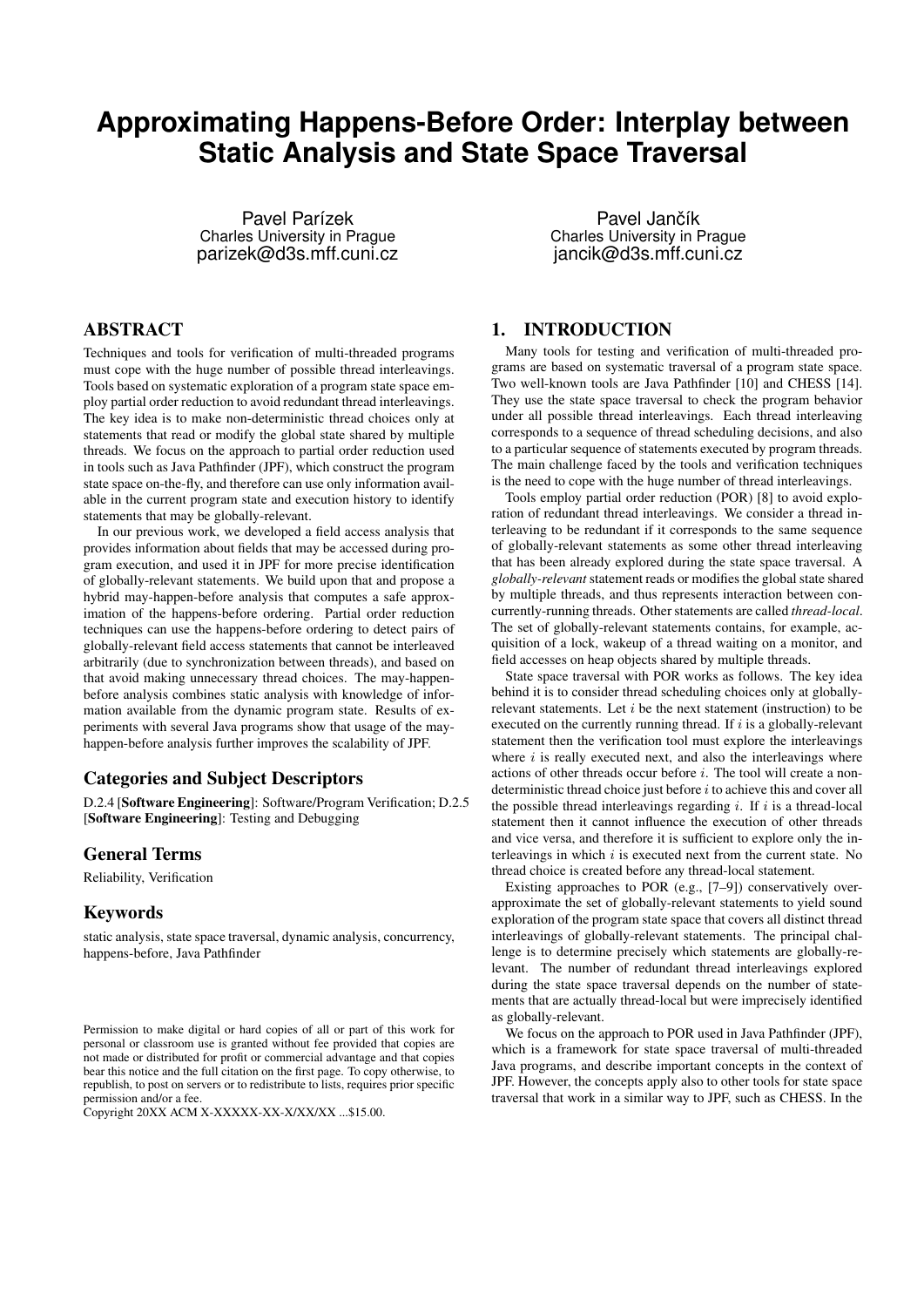rest of this paper, for simplicity of presentation we use the term "JPF" also when referring just to the POR technique inside JPF, unless specified otherwise.

JPF constructs the program state space on-the-fly using its custom virtual machine that interprets statements (bytecode instructions). Therefore, JPF cannot look ahead in the program execution to find what may happen in the future, and its POR technique uses only information available in the current program state and execution history to determine whether a given statement is globallyrelevant and whether it has to make a thread choice before execution of the given statement. An important category of statements considered by JPF to be globally-relevant are field accesses on heap objects that are reachable from multiple threads according to a dynamic escape analysis [3]. JPF conservatively assumes that each thread may in the future really access every field of every heap object that it can reach in the current state. This approach is safe but not precise — a particular object may be reachable from multiple threads but really accessed only by a single thread during the program execution, or the threads may access different fields of a given heap object. As a consequence, JPF explores many redundant thread interleavings because it determines imprecisely that some field access statements may be globally-relevant when they are actually thread-local.

In prior work [16], we designed a hybrid *field access analysis*, which provides information about fields possibly accessed during the program execution, and used its results in JPF for more precise identification of globally-relevant and thread-local statements. Many redundant thread interleavings were avoided in this way, as shown by the experimental results published in [16]. The field access analysis combines static analysis with knowledge of the dynamic program state (thread call stacks) that is maintained by JPF during the state space traversal. For each program point  $p$  in each thread  $T$ , the hybrid analysis computes the set of fields possibly accessed by the given thread  $T$  after the point  $p$  on any execution path. The static phase is a backward flow-sensitive context-insensitive data flow analysis performed over the full inter-procedural control flow graph (ICFG) of a given thread. Knowledge of the dynamic call stack of each thread is used to improve precision of the analysis results — the hybrid analysis considers only those return edges in the ICFG that can be actually taken during the program execution. Nevertheless, a limitation of the field access analysis is that it considers the whole lifetime of each thread from the current program state to its end. In practice, threads are usually synchronized to disable certain interleavings (execution paths), and therefore particular sequences of globally-relevant field access statements will not happen during the actual program execution. Thread choices and interleavings that correspond to such sequences of field access statements are still redundant, and could be safely eliminated.

We propose to address this limitation by using a new hybrid *mayhappen-before* (MHB) analysis that computes safe approximation of the happens-before ordering [13] for field access statements and thread synchronization events. The may-happen-before analysis, too, is a specific combination of (1) static analysis with (2) the information available from the dynamic program state maintained by JPF. This combination designed to compute the happens-before ordering is the main new aspect of the proposed approach. Static analysis provides information about possible future behavior of the program after a particular code location, and information taken from the dynamic program state is used to improve precision of the results. Many existing program verification techniques involve the happens-before ordering (see, e.g., [7, 12]), but all techniques that we know about compute it using only dynamic analysis that covers a small subset of possible execution paths.

```
1 public class Example {
public static int x = 0;
 3
4 public static void main(String[] args) {
5 Object lock1 = new Object();
6 Object lock2 = new Object();
 7
8 Thread th1 = new Writer(lock1);
9 Thread th2 = new Reader(lock1);
10 Thread th3 = new Notifier(lock2);
11
12 th1.start(); th2.start(); th3.start();
13 th1.join(); th2.join(); th3.join();
\begin{matrix} 14 & 3 \\ 15 & 3 \end{matrix}15 }
16
17 class Notifier extends Thread {
      private Object lock2;
19
20 public Notifier(Object |2\rangle { this.lock2 = |2\rangle}
2122 public void run() {
<sup>23</sup> synchronized (lock2) { lock2.notify(); }
24 }
25 }
26
27 class Writer extends Thread {
28 private Object lock1;
2930 public Writer(Object l1) { this.lock1 = l1; }
31
32 public void run() {
33 Example.x = 134 synchronized (lock1) { lock1.notify(); }
35 }
36 }
37
38 class Reader extends Thread {
39 private Object lock1;
40
41 public Reader(Object l1) { this.lock1 = l1; }
42
43 public void run() {
synchronized (lock1) { lock1.wait(); }
45 int v = Example.x;
46 }
47 }
```


The POR technique in JPF uses the happens-before ordering to identify pairs of globally-relevant field access statements that cannot be interleaved arbitrarily during the actual program execution, and based on that it avoids creating redundant thread scheduling choices at such field access statements. Results of our experiments show that combination of the field access analysis with the mayhappen-before analysis yields a significant improvement over the standalone field access analysis [16] in terms of the number of eliminated redundant interleavings and thread choices.

#### 2. OVERVIEW

We illustrate the whole approach on the example Java program in Figure 1, which involves three threads — reader, writer, and notifier. The reader and writer threads communicate via calls of wait and notify on the same monitor object (lock1) and also via possibly concurrent accesses to the static field Example.x. The notifier thread calls notify on a different monitor object (lock2).

Let  $s$  be the current program state in which  $(i)$  the program counter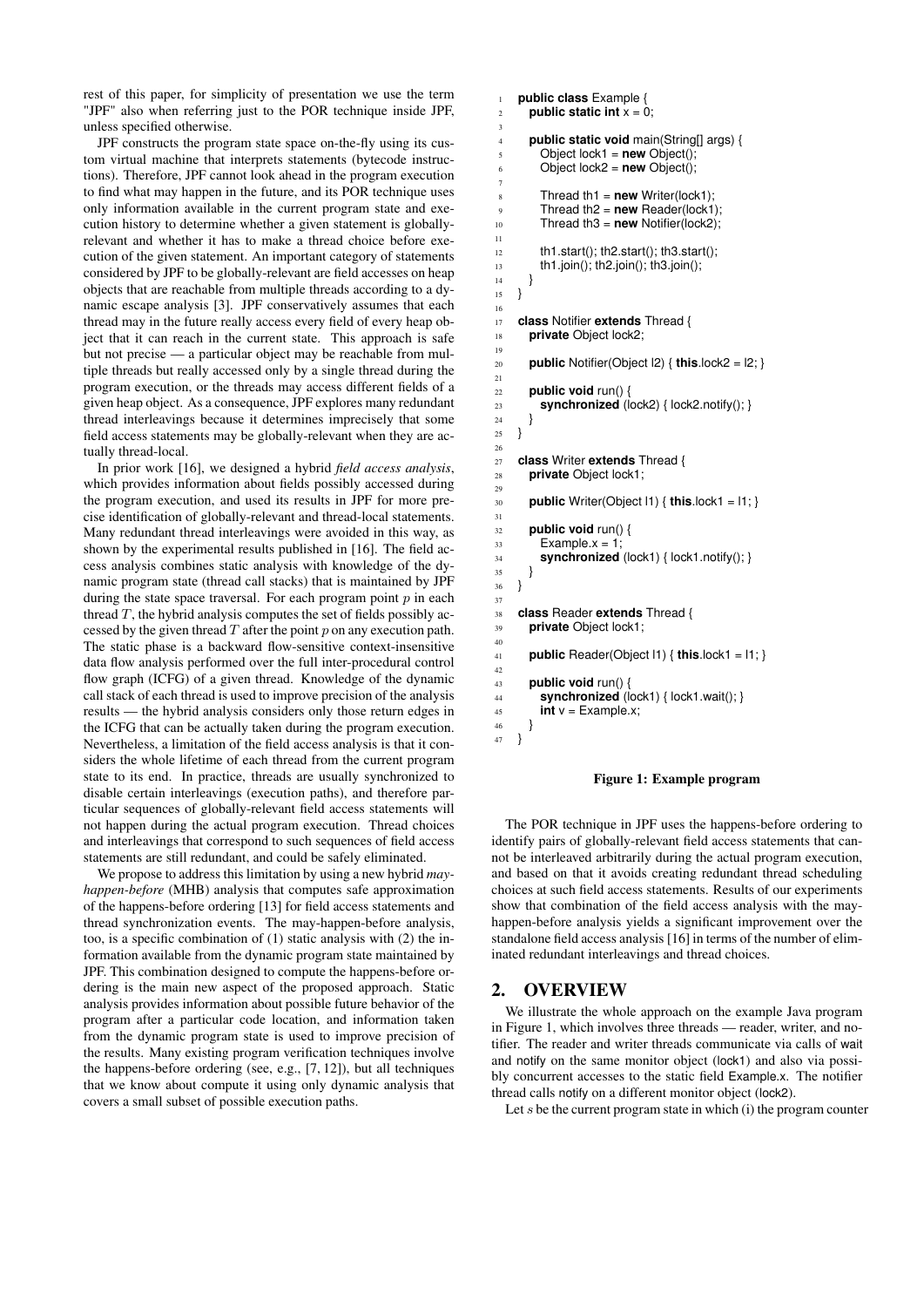of each thread refers to the first instruction of its method run and (ii) the writer thread is the active one. In this case, JPF together with our analyses must decide whether it must create a thread choice before the write access to Example.x (line 33) to cover all possible interleavings of the read and write accesses that may occur during the rest of the program execution from the state s. This is done in two steps:

- 1. The field access analysis identifies the possible future read access to the field Example.x by the reader thread (line 45). It means that the write access at line 33 is not a thread-local statement. Now the question is whether the read access may be executed before the write access in some thread interleaving. The answer to this question is computed automatically by the may-happen-before analysis (step 2).
- 2. The analysis determines that there is a call of wait (line 44) before the read access to Example.x on every execution path in the reader thread. For every call of wait before the read access, the may-happen-before analysis determines whether some other thread may wake up the waiting thread (via a call of notify) before the writer thread executes the write access to Example.x. This cannot happen in case of the example program, because the notifier thread executes the call of notify (line 23) on a different monitor object. Consequently, the read access cannot be executed before the write access to Example.x in any thread interleaving, and thus JPF does not have to make a thread choice.

Note that the static field Example.x is reachable from all program threads, and thus plain JPF would imprecisely create a thread choice before every access to the field.

A very similar process is performed for programs where locks are used to guard accesses to shared fields. In that case, JPF and our analyses have to consider the happens-before ordering between the lock acquisition and release statements in different threads.

The rest of this section gives more details about the whole process — input programs, the field access analysis, main steps of the may-happen-before analysis, and usage of the analysis results in JPF to decide about thread choices.

Our approach targets Java programs with multiple threads that use locks, signals (wait and notify), and thread join statements for mutual synchronization. It supports arbitrarily nested locking operations (acquisition, release) and all possible locking patterns most notably, also locking patterns other than nested synchronized blocks that are used typically in Java programs, because we take *acquire lock* and *release lock* as completely independent events. On the other hand, both JPF itself and the proposed analyses do not support these concurrency-related features of the Java platform: the full Java Memory Model (JMM), and spurious wakeups from the calls of wait that may happen on some platforms. JPF does not analyze those thread interleaving possible under JMM, in which the effects of some writes in one thread are observed out-of-order by other concurrent threads, and therefore it could miss some errors.

We propose a hybrid may-happen-before analysis that computes safe approximation of the happens-before order for field access statements and thread synchronization events (acquire lock, release lock, calls of wait and notify, thread join). The approximate happensbefore order determines which thread interleavings cannot happen at runtime because of thread synchronization.

Both hybrid analyses, i.e. the may-happen-before analysis and the field access analysis, are computed in two steps. The first step involves static analyses performed in advance before a JPF run pointer analysis, the static phase of the hybrid field access analysis, and the static phase of the hybrid may-happen-before analysis.

We use an exhaustive flow-insensitive context-insensitive pointer analysis to identify abstract heap objects and to determine possibly aliased variables. For each program point, the static phase of the hybrid analyses computes only partial information about the future behavior of individual threads. We give more details in Section 4.

Full results of the hybrid analyses are computed on demand in the second step, using information from the dynamic program state. The second step is therefore performed in JPF during the state space traversal. In particular, the happens-before ordering between statements from different threads is computed using (i) results of the static analysis performed in the first step and (ii) specific information from the current dynamic state, including the dynamic call stack (program counter) of each thread.

The design of the may-happen-before analysis as a hybrid one has been motivated by the need to get the most precise results possible at a reasonable cost. For example, the dynamic call stack represents the full and precise calling context in each state associated with a program point p, while an efficient static analysis can only approximate the calling context for  $p$ . We provide a list of all the information taken from the dynamic program state at the end of Section 3 and discuss usage of this information to get precise analysis results in Section 4.

JPF uses results of the may-happen-before analysis together with results of the field access analysis to decide whether it must create a thread choice before a field access statement. Let s denote the current dynamic program state. Assuming that the next statement in the currently executing thread  $T_c$  is an access to the field  $f$  of a heap object o reachable from multiple threads, JPF performs the following steps. For every other thread  $T_j, j \neq c$  in the current state s, it queries the results of the field access analysis for the current point  $p_i$  in  $T_i$  to see whether  $T_i$  may execute a possibly conflicting access to  $o.f$  on any execution path starting in  $p_j$ . We consider only read-write pairs of accesses to the same field as possibly conflicting. The order of two write accesses to the same field may affect the program execution only if the field is eventually read, and in that case both possible sequences of the write accesses will be explored.

If the results show that no other thread may access  $o.f$  in the rest of the program execution from the state s, then the field access in  $T_c$  is thread-local and JPF does not have to make a thread choice before it. Otherwise, if there is a possible future access to  $o.f$  in some thread  $T_h$  other than  $T_c$ , JPF checks whether the access in the other thread  $T_h$  may happen before the access to  $o.f$  in the current thread  $T_c$  on some execution path (thread interleaving). The analysis determines whether the synchronization events impose a strict execution ordering between the field accesses in  $T_c$  and  $T_h$ . In that case only such thread interleavings, in which the access to o.f in  $T_c$  precedes the access in  $T_h$ , are possible starting from the current dynamic state of the program, and thus JPF does not have to make a thread choice before the field access in  $T_c$ . Note that all these checks must be done for each thread other than  $T_c$  that may access o.f on some execution path starting in s.

## 3. HAPPENS-BEFORE PATTERNS

Now we describe scenarios in which certain sequences of field access statements are not possible due to synchronization between threads, and define a list of information that the POR technique needs in these cases from the hybrid analysis to decide whether it has to make a thread choice before a field access.

Let the program be in a dynamic state  $s$ , the next statement in the current thread  $T_c$  be an access to  $o.f$ , and let there exist a future access to  $o.f$  in some other thread  $T<sub>h</sub>$ . Without loss of generality, we assume that  $T_c$  performs a write access to  $o.f$  and that  $T_h$  may perform a read access in the future. There is a strict execution ordering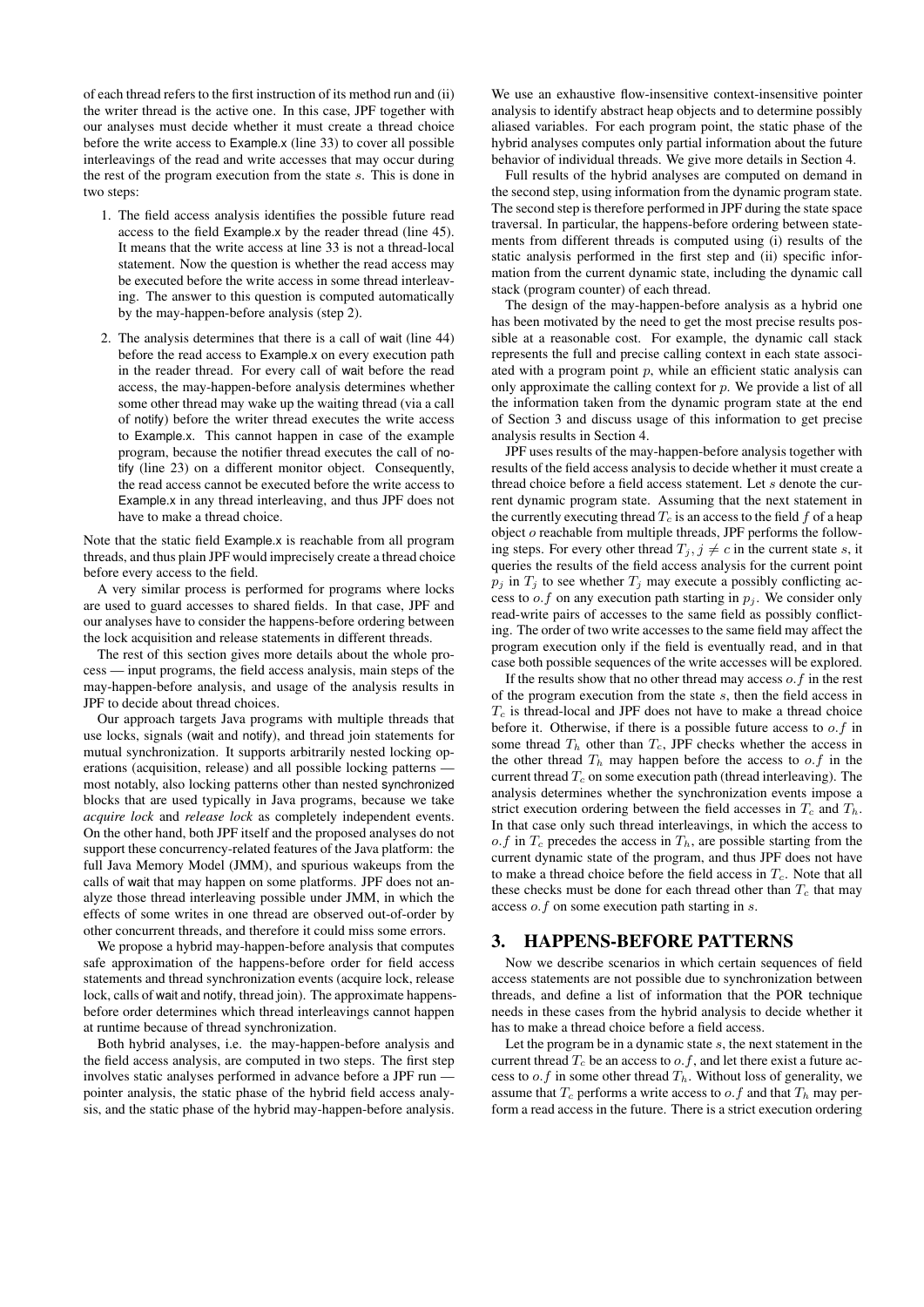between the write access to  $o.f$  in  $T_c$  and the future read access in  $T_h$ , if the other thread  $T_h$  is blocked for some reason before the future read access in every possible thread interleaving from s. We distinguish four happens-before patterns (scenarios) in which  $T_h$ may get blocked. Figure 2 shows simple code examples for all the patterns. Arrows indicate the ordering between events. We discuss each pattern separately in the rest of this section.

**Pattern 1: wait and notify (Figure 2a).** The thread  $T_h$  gets certainly blocked before the future read access to  $o.f$  if the following conditions hold:

- there is a call of wait on every control-flow path between the current point  $p_h$  in  $T_h$  and the future read access to o.f, and
- no thread other than  $T_c$  and  $T_h$  may call notify on the same monitor object as some call of wait in  $T<sub>h</sub>$  (and possibly wake up  $T_h$  in this way).

In Figure 2a, assuming that the program counter of each thread refers to line 1,  $T<sub>h</sub>$  gets blocked at the call of wait on the monitor object L1. The write access to  $o.f$  in  $T_c$  is always executed before the read access because the thread  $T_n$  calls notify on a different monitor object L2.

Pattern 2: lock acquisition and release (Figure 2b). If the current thread  $T_c$  holds a lock in the current dynamic state s just before the field access to  $o.f$ , and there is an acquisition statement on the same lock in the thread  $T<sub>h</sub>$  on every control flow path before the future access to  $o.f$ , then  $T_h$  gets blocked at the lock acquisition statement that precedes the future field access. There is a strict execution ordering between the lock release statement in  $T_c$  (line 3) and the lock acquisition statement in  $T<sub>h</sub>$  (line 1) in that case.

However, both threads must use the same lock object, i.e. the same dynamic heap object, to guard accesses to  $o.f$  in every thread interleaving and on every control flow path. JPF queries the analysis results and the current dynamic program state to determine whether the respective lock variables used in  $T_c$  and  $T_h$  are guaranteed to point at the same heap object upon execution of the lock acquisition statement. The following conditions must hold:

- the points-to set for the lock variable used in  $T_h$  has only a single element,
- the allocation site *as* for the lock variable in  $T<sub>h</sub>$  is equal to the allocation site of the currently held lock in  $T_c$ , and
- a single object is ever allocated at the site  $as$  during the whole program execution.

Note that many dynamic heap objects can be allocated at a given site in general during program execution, and therefore just comparing allocation sites in the points-to set is not a safe approach to determine equality of lock objects. In Figure 2b, both threads use the same lock object  $L$ . The benchmark programs that we use for experiments (Section 5), and which are quite representative of typical Java programs, contain many field access statements guarded by locks that satisfy the conditions given above. Global lock objects are typically allocated during program initialization at a site that is executed only once.

Pattern 3: locking patterns that involve this (Figure 2c). This pattern covers a special case of the previous one. It captures the common scenario (for Java programs) of accessing fields through the local variable this inside a synchronized block over this (including synchronized methods).

More specifically, the thread  $T_h$  gets certainly blocked also in the case when both threads (i) access the field  $f$  on the same dynamic

object  $o$  and (ii) guard the field access by a lock associated with  $o$ . If the following conditions are satisfied, then  $T_h$  will block before the future access to the field  $o.f$ .

- $T_c$  accesses the field f through the local variable v that points to the object  $o$  in the current program state;
- $T_c$  holds a lock over the object  $o$  (due to the synchronized block over the variable  $v$  around the field access);
- every possible conflicting future access to  $f$  in  $T_h$  is performed through the local variable this (current object in the method performing the access);
- every conflicting future access to  $f$  in  $T_h$  via this outside of any instance constructor is guarded by a synchronized block over this, i.e. the field access is performed on the object used also as the lock;
- for every conflicting future access to f in  $T_h$  via this in some instance constructor, the target object of the field access must be reachable only from  $T_h$  at the time of the field access;
- for each access to f via this in  $T<sub>h</sub>$  outside of instance constructors, the boundaries of the respective synchronized block (i.e., the locked region) around the field access are in the same method.

The conditions permit access to  $f$  only through the local variable this in  $T<sub>h</sub>$  because the value of this cannot be modified inside a given method, and thus we have the guarantee that the field access is performed on the same object that is used as the lock. Any other local variable can be modified inside the method, and thus at the time of the field access the variable may point to a different object than at the time of lock acquisition. Boundaries of the synchronized blocks must be in the same method as the field access, because the local variable this may obviously point to different objects during execution of different methods.

An important difference from the pattern 2, which considers results of the pointer analysis, is that conditions specifying this pattern refer to the syntactical names of local variables  $(v$  and this). Consequently, this pattern captures also some cases when  $T_h$  gets blocked that are not covered by the pattern 2, and thus improves the precision of our approach. Every possible future access to  $f$  in  $T_h$ must be inspected (unlike in the other patterns) to check that it is performed through this.

Note also that the conditions permit unsynchronized accesses to  $f$  inside constructors, which is a typical scenario (code pattern) in Java programs. It is a safe scenario when the newly created dynamic heap object has not escaped from  $T<sub>h</sub>$  yet before the field access, because then the object cannot be accessed concurrently in  $T_c$ . To check that, we compare the allocation site of the dynamic heap object  $o$  to be accessed next in  $T_c$  (we get the allocation site from the dynamic program state) and abstract heap objects in the points-to set of the local variable this in  $T<sub>h</sub>$ . The fifth condition is violated when the newly created object escapes from  $T_h$ .

If both the threads  $T_c$  and  $T_h$  access the field f on the same object  $o$  and the conditions are satisfied, then required usage of this in  $T<sub>h</sub>$  guarantees that the same object is also used as the lock guarding the field accesses.

We described this pattern only for accesses to instance fields via this, but we use the same approach also for static fields accessed inside static synchronized methods.

Pattern 4: thread join (Figure 2d). The last case that we consider here is when the thread  $T_h$  calls the join method on  $T_c$  before the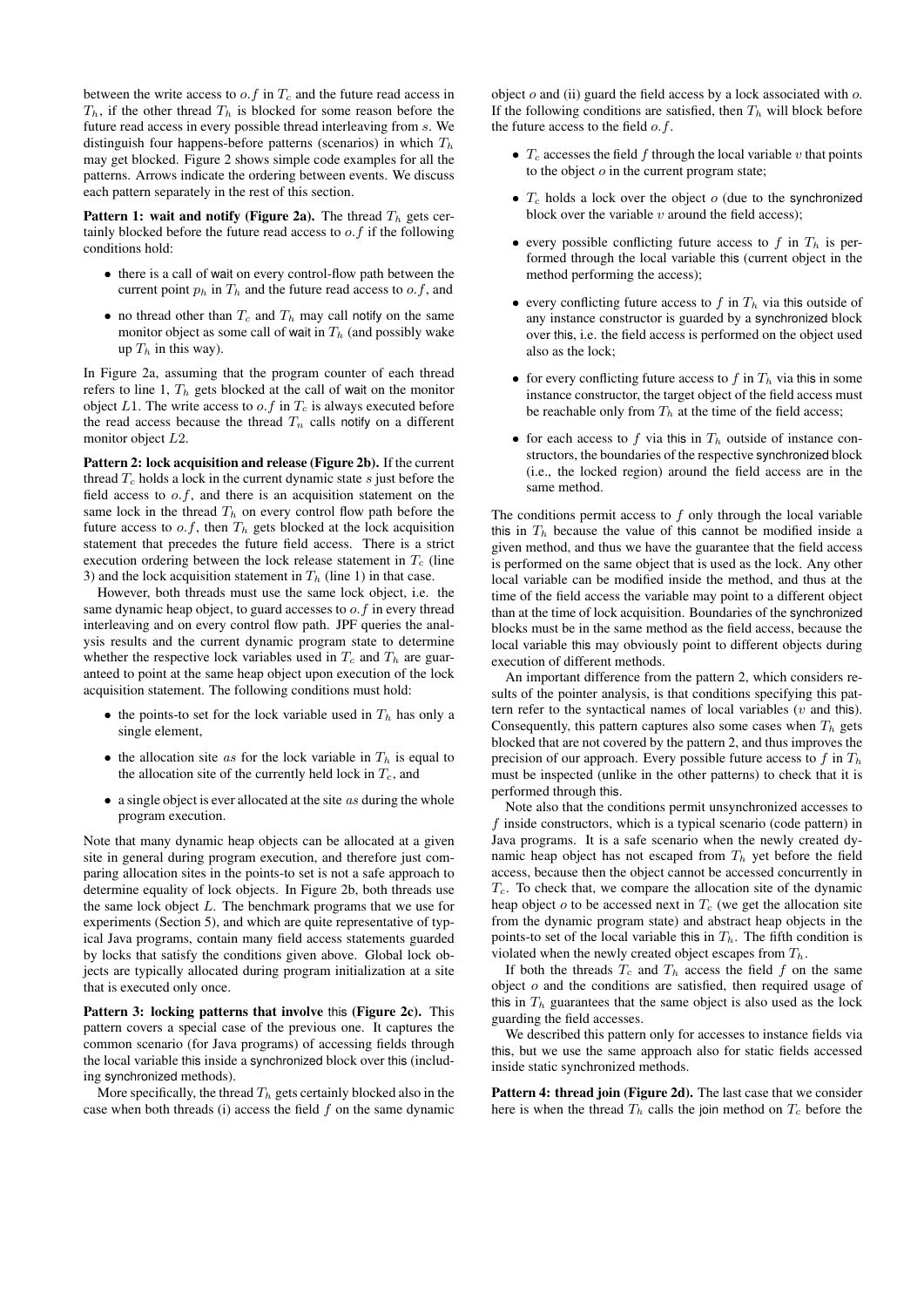

#### Figure 2: Four code patterns in which the thread  $T_h$  gets blocked before the future field access — (a) call of wait, (b) lock acquisition, (c) locking patterns that involve this, and (d) thread join

future access to  $o.f$ , and therefore gets blocked. There is a strict ordering between every statement in  $T_c$  and the call of join in  $T_h$ , which guarantees that the access to  $o.f$  in  $T_h$  cannot occur before the access by  $T_c$  in any thread interleaving executed from the current state s. JPF checks whether  $T<sub>h</sub>$  really executes a thread join on the dynamic heap object representing  $T_c$  in the same way as for locks (pattern 2), using results of the may-happen-before analysis and information from the dynamic program state.

Remarks. Note that we do not have to consider any pattern involving calls of the start method on some thread object, because it is not a possibly blocking operation.

Detection. Considering all the happens-before patterns described above in this section, JPF needs information both from the mayhappen-before analysis and directly from the dynamic program state to properly detect their occurrences.

More specifically, it needs the following information about each program point  $p$  in each thread  $T$  from the hybrid may-happenbefore analysis (Section 4).

- (I1) For each field  $f$ , the set of calls of wait such that each element appears on some control flow path starting in  $p$  before the first future access to  $f$ .
- (I2) For each field  $f$ , a boolean value saying whether on every control-flow path starting in  $p$  there is a call of wait before the first access to f on the path.
- (I3) The set of all future calls of notify until the end of the thread's lifetime on any control flow path starting in p.
- (I4) For each field  $f$ , the set of lock acquisition statements and thread join statements that occur before the first access to  $f$ on every control flow path starting in p.
- (I5) The set of allocation sites on any control flow path of  $T$  that starts in the point p.
- (I6) The list of fields accessed in  $T$  on any control flow path starting in  $p$  only through the local variable this and inside

synchronized blocks over this (with the exception of instance constructors).

The following information is retrieved directly from the dynamic program state or computed during the state space traversal by JPF.

- (I7) The set of locks held by  $T$  in the current dynamic program state just before the field access.
- (I8) The number of dynamic heap objects allocated at each site associated with a lock variable or a thread variable during the program execution so far (up to the current state s).
- (I9) The dynamic call stack of  $T$ , which is used to check whether  $T$  is executing an instance constructor on a dynamic heap object other than the target of a specific field access.

The number of dynamic heap objects allocated at a given site is computed by a listener plugin for JPF that tracks object allocations. Note that information represented by the items I5 and I8 is used to determine whether a single object is ever allocated at the given site during program execution.

Using all this data, JPF can determine whether it has to make a thread choice before the access to  $o.f$  in  $T_c$ , assuming that some other thread  $T_h$  may access o. f in the rest of the program execution from the current state. There must be a thread choice before a particular field access statement when none of the patterns apply.

# 4. MAY-HAPPEN-BEFORE ANALYSIS

We have designed a hybrid analysis that computes the happensbefore information required by JPF. It combines static analysis with the knowledge of information from the dynamic program state. Static analysis is performed before the JPF run, and gives only partial results. Full results are computed at the state space exploration time (in JPF) using information from the dynamic program state. Therefore, results are valid only for the particular dynamic state of the given program, and, more specifically, for the current program point of each thread. Analysis results must be computed separately for each thread  $T$  (i.e., for its current program point  $p$ ) in the dynamic program state s.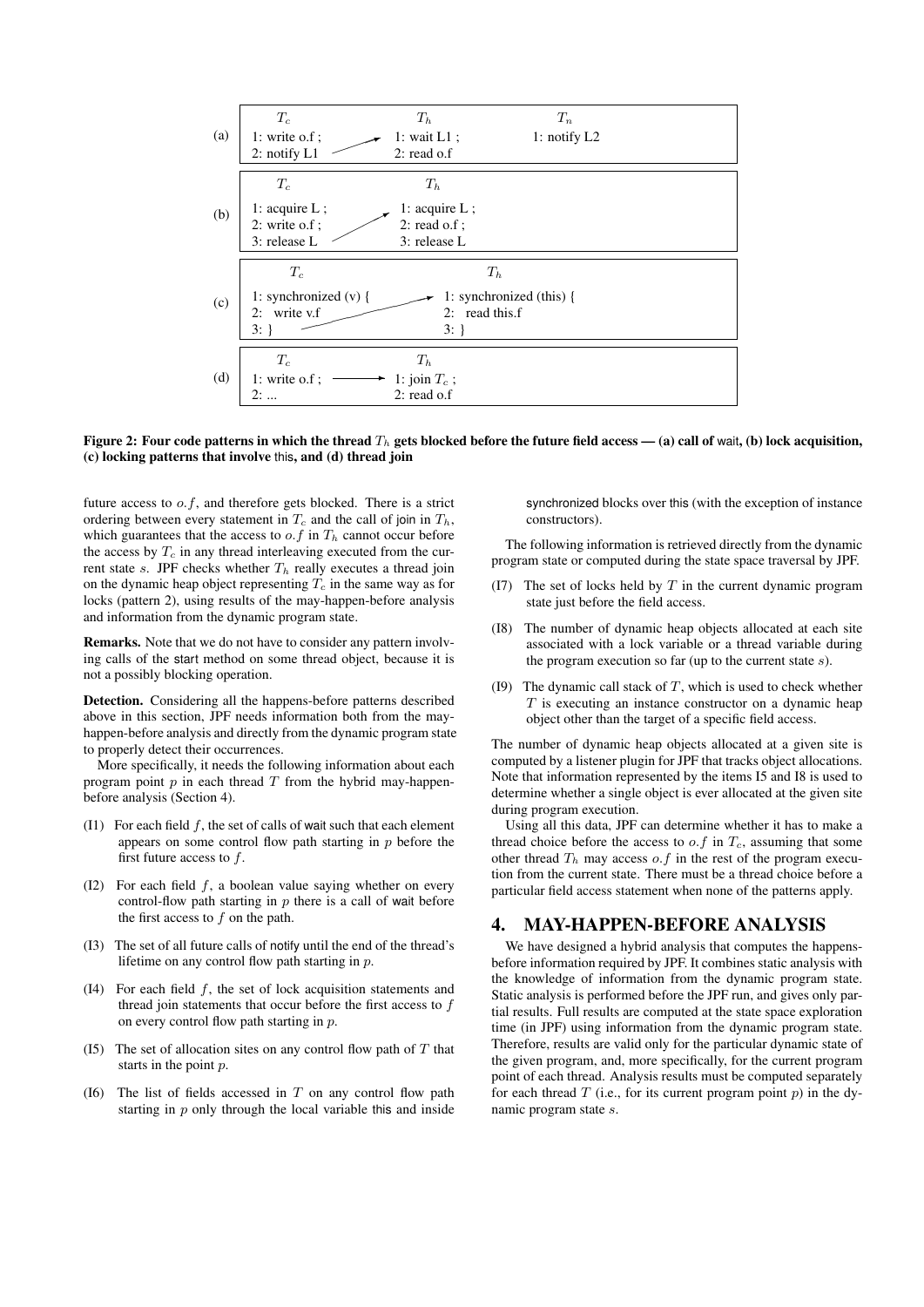The whole may-happen-before analysis consists of several components — may-wait analysis, must-lock/join analysis, must-wait analysis, may-notify analysis, future allocations analysis, and the lock patterns analysis. Each component provides some of the information required by JPF (items I1-I6 from the list in the previous section). All the six component analyses are processed one by one.

First we explain our general approach to the combination of a static analysis with information from the dynamic program state, which is used by all the components except the lock patterns analysis, and then we describe each individual component in the rest of this section. We cover only the may-wait analysis and the lock patterns analysis in full detail, because other analyses follow the same principle as the may-wait analysis.

## 4.1 Combining Static Analysis with Dynamic Program State

Our approach to the design of hybrid analyses, described here, was originally proposed in [16] for the field access analysis.

The static analysis phase, which is performed in advance before the JPF run, gives only partial information that covers behavior of the thread  $T$  from the point  $p$  until the return from the method containing  $p$  (including nested method calls transitively). We use a backward flow-sensitive context-insensitive inter-procedural static data flow analysis, which has specific transfer functions for the call and return statements. The transfer function for a call statement merges data for entry to the callee method M and data for the next statement in the caller. It is formally expressed as follows: before[call M] = before[M.entry]  $\cup$  after[call M]. The transfer function for the return statement, defined as before[return] =  $\emptyset$ . produces the empty set — it ensures that the set of data flow facts for each point captures only the events that may occur before the return from the current method.

A complete result of the given hybrid analysis for the point  $p$  in the thread  $T$  is computed at the state space exploration time using knowledge of the dynamic call stack of  $T$  (which is taken from the dynamic program state). The dynamic call stack of  $T$  specifies a sequence  $p_0, p_1, \ldots, p_n$  of program points, where  $p_0$  is the current program counter of T (in the top stack frame) and  $p_i$  for  $i > 0$  is a return point from which the execution of the thread would continue after the return from the previous stack frame. Having this sequence, one just needs to merge partial results of the static analysis phase for all the points  $p_i$ ,  $i = 0...n$ , to get the full result for  $p_0$  and the current dynamic calling context of  $p_0$ .

The full result for a program point  $p$  in the thread  $T$  captures the future behavior of  $T$  from  $p$  until the end of  $T$ , and also the behavior of all threads started by  $T$  after the point  $p$ .

The main benefit of this design is that the hybrid analysis is fully calling-context-sensitive, because it considers only those return edges in the ICFG that can be actually taken during the program execution and ignores return edges that do not lead to the corresponding return point  $p_i$  (in the proper caller method).

#### 4.2 May-Wait Analysis

We start our description of the individual components of the may-happen-before analysis with the may-wait analysis, which we cover in full detail, as indicated above.

For the program point  $p$  in the given thread  $T$  and for each field  $f$  that may be accessed after  $p$ , the analysis identifies the set of calls of wait that may appear between  $p$  and the future access to  $f$ . More specifically, each element of the set is an abstract target object (allocation site) of a call of wait that appears on some control flow path between  $p$  and the first access to  $f$  on that path. The set of possible abstract target objects for each call of wait is determined by the

pointer analysis. We distinguish between read accesses and write accesses to fields. This analysis is further decomposed into two independent partial analyses, which are computed separately, and their results are combined by a post-processor at the state space exploration time. Each of the partial analyses involves a static phase and usage of information from the dynamic program state.

Part 1: Calls to wait before the first field access. This part of the may-wait analysis computes for the program point  $p$  the set of calls of wait such that each element occurs on some control flow path starting in p before the first future field access (to any field).

Figure 3 shows transfer functions for the static analysis phase. When the analysis encounters a call of wait, it adds every possible target abstract monitor object  $o$  (allocation site) into the set. Transfer functions for field access statements produce the empty set. The transfer functions for the call and return statements are defined according to the principle described in Section 4.1. The merge operator is a set union, as shown in the first line. All the sets of data flow facts for program statements are initially empty.

| Instruction           | Transfer function                                                                 |
|-----------------------|-----------------------------------------------------------------------------------|
|                       | $\text{after}[\ell] = \bigcup_{\ell' \in \text{succ}(\ell)} \text{before}[\ell']$ |
| $\ell$ : wait(o)      | before[ $\ell$ ] = after[ $\ell$ ] $\cup$ {0}                                     |
| $\ell$ : v = o.f      | before[ $\ell$ ] = $\emptyset$                                                    |
| $l: o.f = v$          | before[ $\ell$ ] = $\emptyset$                                                    |
| $\ell$ : return       | before[ $\ell$ ] = $\emptyset$                                                    |
| $\ell$ : call M       | $before[\ell] = before[M-entry] \cup after[\ell]$                                 |
| $\ell$ : other instr. | $\text{before}[\ell] = \text{after}[\ell]$                                        |

#### Figure 3: Transfer functions for the static phase of the first part of the may-wait analysis

Part 2: All possible first field accesses. The result of this second part of the may-wait analysis for a program point  $p$  is the set  ${f_a_1, \ldots, fa_n}$  of all the field accesses that may occur as the first after  $p$ . For each control flow path starting in  $p$ , the first field access on the path is in the set.

| Instruction             | Transfer function                                                                 |
|-------------------------|-----------------------------------------------------------------------------------|
|                         | $\text{after}[\ell] = \bigcup_{\ell' \in \text{succ}(\ell)} \text{before}[\ell']$ |
| $l: v = 0.1$            | before[ $\ell$ ] = { $\langle o, f, \ell \rangle$ }                               |
| $\ell$ : $\alpha$ f = v | before[ $\ell$ ] = { $\langle o, f, \ell \rangle$ }                               |
| $\ell$ : return         | $before[\ell] = \{ \#mark\# \}$                                                   |
| $\ell$ : call M         | $before[\ell] = before[M-entry] \cup after[\ell]$                                 |
| $\ell$ : other instr.   | $\text{before}[\ell] = \text{after}[\ell]$                                        |

Figure 4: Transfer functions for the static phase of the second part of the may-wait analysis

The set of data flow facts contains tuples  $\langle o, f, l \rangle$ , where o is the abstract target object,  $f$  is the field name, and  $l$  is the code location (program point). Figure 4 shows the transfer functions. When the analysis encounters a field access statement, it creates a set that contains only a single tuple capturing the respective field access. The transfer function for a call statement is the same as in the first part. If there is no field access between  $p$  and the return from the method containing  $p$  on some control flow path, the analysis puts a special mark into the resulting set to indicate this.

The special marks indicating the absence of a field access must be processed during the merge operation, when the full analysis results are computed at the state space traversal time using knowledge of the dynamic thread call stack. If the result of the static phase for a point  $p_i$  in the method  $m_i$  on the dynamic call stack contains the mark, indicating that there may not be a field access between  $p_i$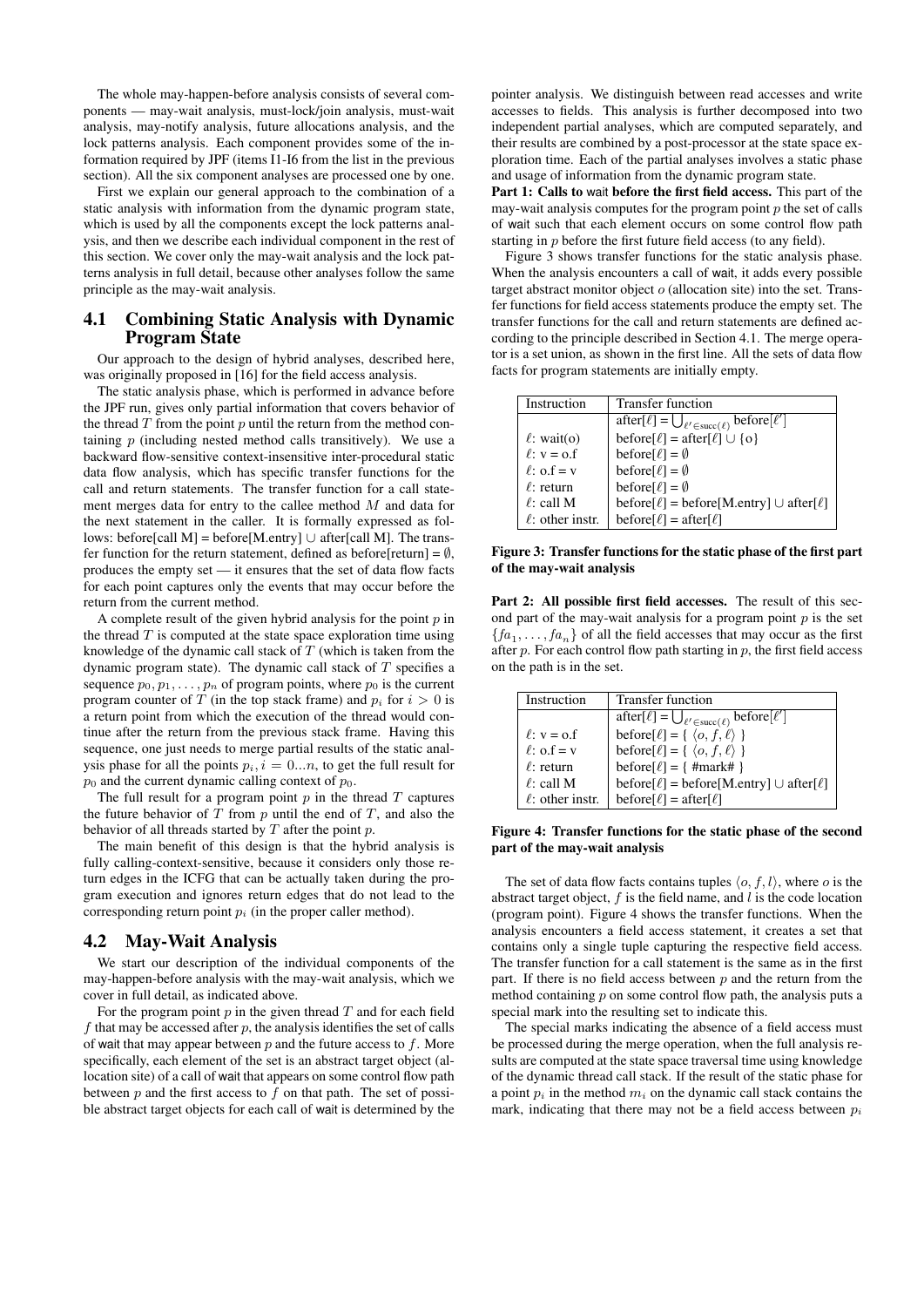and the return from  $m_i$  on some control flow path, then the analysis merges-in the first field access after the return point  $p_{i+1}$  in the method  $m_{i+1}$  that called  $m_i$ .

Post-processing. Data collected in both parts must be combined together and post-processed to get the set of calls of wait that may occur between the point  $p$  and the first access to the field  $f$  on some control flow path. We use the following approach.

A graph of field accesses is created from results of the second part. For each control flow path starting in the point  $p$ , the graph captures the sequence of field accesses on the path. Systematic traversal of the graph yields all possible sequences of field accesses between  $p$  and the first access to  $f$  (over all control flow paths), where each sequence contains only accesses to fields other than  $f$ . Then the set of calls of wait for each sequence is computed using results of the first part. For each pair  $(fa_i, fa_{i+1})$  of field accesses in the sequence, the post-processor queries the results of the first part for the program point corresponding to  $fa<sub>i</sub>$  to get the set of calls between  $fa_i$  and  $fa_{i+1}$ . Data for all the pairs make a set that corresponds to the given sequence. At the end, sets for all the field access sequences are merged using the union operator to get the full set of calls of wait over all control flow paths starting in p.

## 4.3 Must-Lock/Join Analysis

This analysis identifies lock acquisition statements or thread join statements, depending on the particular configuration, that appear before the first future access to the field  $f$  on every control flow path starting in the program point p.

We designed the must-lock/join analysis in a very similar way to the may-wait analysis. There are two differences: (1) data flow facts are target abstract objects of the lock acquisition statements, respectively thread join statements, and (2) set intersection is used as the merge operator in the first part and by the post-processor when traversing the graph of field accesses.

#### 4.4 Must-Wait Analysis

The must-wait analysis determines whether there is a call of wait on every control flow path starting in p before the first access to the field  $f$ . The result of the static phase for a point  $p$  is the set of fields accessed only after a call of wait on every control flow path.

Field names are the data flow facts. The analysis uses set intersection as the merge operator. All the sets of data flow facts are initially full. Whenever the analysis encounters a field access statement, it removes the corresponding field name from the set. The transfer function for a call of wait produces the full set.

#### 4.5 May-Notify Analysis

This analysis collects the set of future calls of notify that may occur after the point  $p$  on any control flow path before the end of T. Target abstract objects for the calls of notify represent the data flow facts in the static phase. The transfer function for a call of notify simply adds the target object into the set. As in the other may-analyses, the merge operator is a set union.

## 4.6 Future Allocations Analysis

The result of this analysis for a program point  $p$  in the thread  $T$  is the set of allocation sites at which some dynamic heap objects may be allocated after  $p$  on any control flow path. The sets of data flow facts represent allocation sites in the code of the thread  $T$ . When the analysis processes an object allocation (the new statement), it adds the site (code location) into the set.

#### 4.7 Lock Patterns Analysis

For each program point p, this analysis finds a set  $\{f_1, \ldots, f_n\}$ 

of fields where each  $f_i$  must satisfy the following conditions:

- every access to  $f_i$  on any control flow path starting in p is through the local variable this;
- if the access happens outside of an instance constructor, then it must be performed inside a synchronized block over this, and boundaries of the synchronized block must be in the same method as the field access.

The analysis computes the set of fields in two stages (A and B).

Stage A. This stage involves only static data flow analysis and does not use any information from the dynamic program state. For each method  $m$  in the program, the static analysis identifies a set of points in  $m$  that are inside a region guarded by a lock over the variable this associated with  $m$ . We achieve that using an intraprocedural flow-sensitive forward static analysis. The data flow fact is a boolean value saying whether a lock over this is currently held or not. We designed transfer functions that toggle the boolean value when the analysis hits a boundary of a locked region. The merge operator for this analysis is a set intersection.

Stage B. This stage is designed according to the principle described in Section 4.1, i.e. it involves flow-sensitive inter-procedural backward static analysis and queries information from the dynamic program state. It also uses data from the stage A, in addition to the knowledge of dynamic thread call stacks, to compute the full result for each program point  $p$ . We describe only the static phase here.

Data flow facts are field names. All the sets of data flow facts are initially full (with all the bits set), and the transfer function for a return statement also produces a full set. Set intersection is used again as the merge operator. The transfer function for a field access to v. f at the location  $\ell$  is:

before[ $\ell$ ] = after[ $\ell$ ] $\setminus \{ f \}$  if ( $v \neq \text{this}$ ) $\vee$ ( $\neg$ locked $(\ell) \wedge \neg \text{init}(\ell)$ )

It says that the field  $f$  is removed from the set when it is accessed through some local variable other than this or when the analysis encounters an unsynchronized access via this outside of an instance constructor. The symbol locked $(\ell)$  is a function expression that captures results of the stage A — for the given location  $\ell$ , it says whether  $\ell$  is in a region guarded by a lock over this in the respective method containing  $\ell$ . The symbol init( $\ell$ ) is a function expression that says whether  $\ell$  belongs to an instance constructor or not. In all other cases, the transfer function is an identity.

The resulting set for a program point  $p$  contains also fields not accessed after p, but these are never queried by JPF.

#### 5. EVALUATION

We implemented static analyses using the WALA library [19]. JPF API is used to retrieve information about the dynamic program state. Our implementation, experimental setup, and a redistributable subset of the benchmark programs is publicly available at http://d3s.mff.cuni.cz/projects/formal\_ methods/jpf-static/spin14.html.

Benchmarks. We evaluated the proposed approach on 9 multithreaded Java programs: CRE Demo, the Daisy file system, the Elevator benchmark from the PJBench suite, Cache4j, and five benchmark programs from the CTC repository [1] (Alarm Clock, Linked List, Producer-Consumer, RAX Extended, and Replicated Workers) that involve non-trivial program logic and concurrency behavior. A brief description of each program follows.

CRE Demo is a high-level prototype of a software system for providing WiFi internet access at airports. The program consists of modules for user authentication and management of network addresses, and it models operations like payment with a credit card.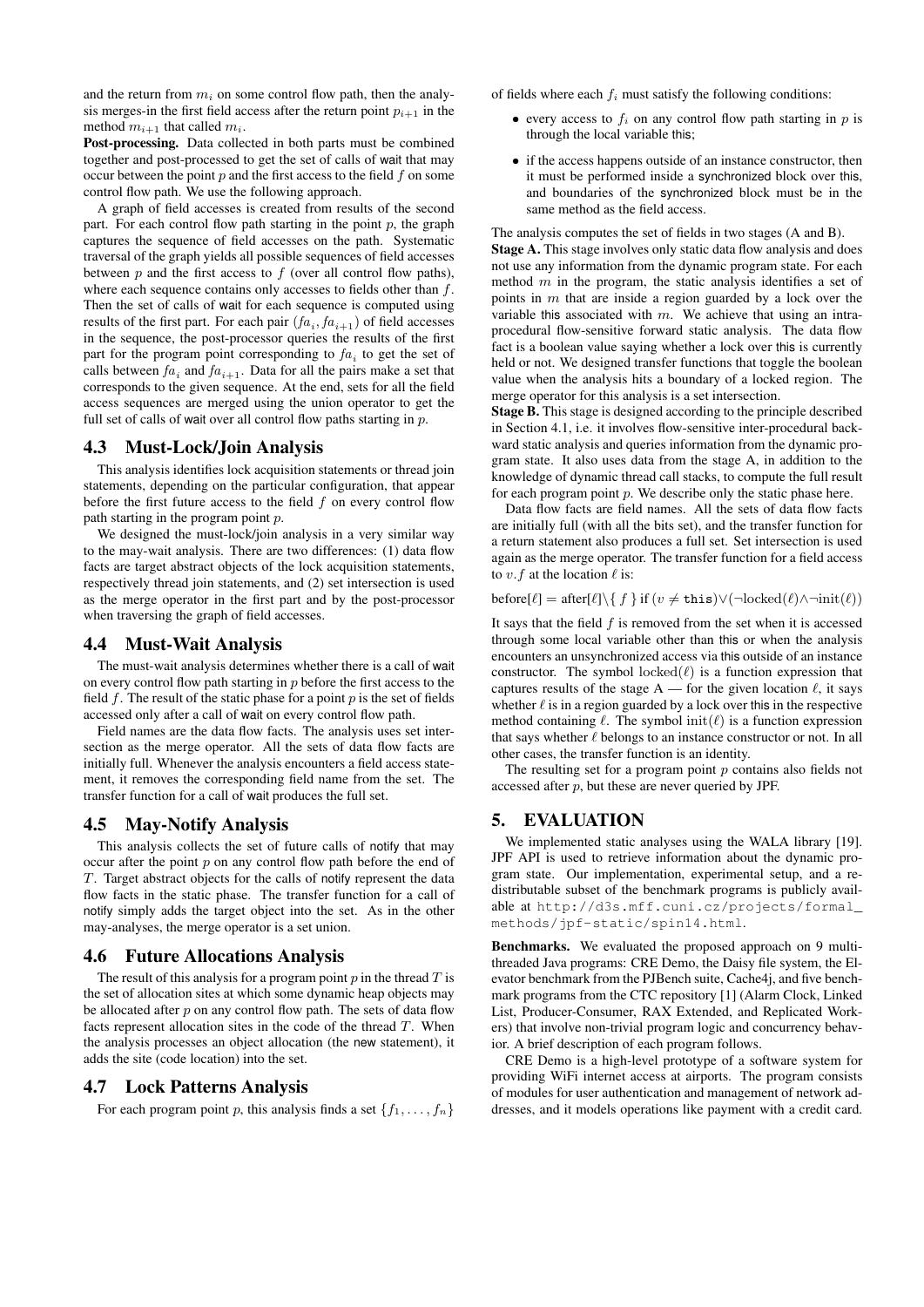A part of the application is a simulator that runs two threads representing clients.

Daisy is a simple file system developed as a challenge problem for verification tools. We used it with a manually created test driver that runs two concurrent threads that perform various operations on files and directories.

The Elevator benchmark is a simulator of elevators running in a building. Each elevator is modeled by one thread, and one additional thread represents people. We used a configuration with two elevators and four operations performed by each elevator.

Cache4j is a simple cache framework for Java objects that can be safely used in a multi-threaded environment. We configured the framework to use a blocking cache that prevents concurrent modification of the internal data structures and the LRU eviction algorithm. A part of the application is a test driver that runs two concurrent threads, which perform several operations with the cache (storing and retrieval of objects).

All five benchmark programs from the CTC repository involve multiple threads, which use synchronization operations (locking, calls of wait and notify) quite heavily.

Table 1 shows basic quantitative characteristics of all the benchmark programs — the total number of source code lines (Java LoC) and the maximal number of concurrently running threads.

| <b>Benchmark</b>          | Java LoC | Threads        |  |
|---------------------------|----------|----------------|--|
| <b>CRE</b> Demo           | 1,300    | 2              |  |
| Daisy                     | 800      | 2              |  |
| Elevator                  | 300      | 3              |  |
| Cache4i                   | 550      | 2              |  |
| Alarm Clock               | 200      | 3              |  |
| Linked List               | 180      | 2              |  |
| Producer-Consumer         | 130      | 2              |  |
| <b>RAX</b> Extended       | 150      | 3              |  |
| <b>Replicated Workers</b> | 400      | $\mathfrak{D}$ |  |

#### Table 1: Benchmark programs

Experiments. The purpose of our experiments was to determine how many redundant thread choices can be eliminated using the may-happen-before analysis, and how much it improves the running time of JPF. We performed experimental comparison of the following three configurations:

- 1. original JPF without any hybrid analysis,
- 2. JPF combined only with the field access analysis, and
- 3. JPF combined with the may-happen-before analysis and the field access analysis.

We use the acronym JPF-FA for the second configuration, and the acronym JPF-MHB for the third configuration. In the experiments, we use the fully context-sensitive field access analysis, which is the most precise variant proposed in [16]. JPF traverses the whole state space in the case of every benchmark program, as none of the programs contain any error that JPF can detect.

Table 2 provides the results of our experiments. We report the number of thread choices created by JPF during the state space traversal, and the running time of JPF with the proposed hybrid analyses. The number of thread choices is equivalent to the number of program states that are explicitly saved by JPF for the purpose of backtracking and state matching.

The results show that usage of the may-happen-before analysis allows JPF to avoid many additional redundant thread choices

and thread interleavings during the state space traversal. More specifically, the number of thread choices has been reduced for the following benchmarks: Daisy, Cache4j, Alarm Clock, Producer-Consumer, RAX Extended, and Replicated Workers. The biggest improvement has been achieved for Cache4j, where usage of the may-happen-before analysis reduces the number of thread choices by a factor of 8.57 compared with the standalone field access analysis, for the Producer-Consumer benchmark (factor of 4.07), and for Replicated Workers (2.39).

On the other hand, the may-happen-before analysis does not yield any improvement over the field access analysis for the remaining benchmarks. In the case of CRE Demo, the field access analysis itself eliminates all the redundant thread choices before field access statements. The Elevator benchmark contains synchronized accesses to array elements, but our analysis does not support accesses to array elements yet and therefore cannot eliminate any redundant thread choices in that case. Linked List is a program where usage of synchronization does not match the happens-before patterns defined in Section 3.

Running times show that the cost of the may-happen-before analysis is significantly greater than the cost of the field access analysis. This is evident on the results for those benchmark programs, in which case the may-happen-before analysis does not eliminate any additional thread choices over the field access analysis, such as CRE Demo and Elevator. However, for some other benchmarks, the speedup of JPF achieved due to the elimination of many additional redundant thread choices compensates for the increased cost of computing the hybrid analysis. The results for Daisy, Cache4j, and Replicated Workers show that the may-happen-before analysis is practically useful for more complex benchmark programs with large state spaces, as in that case it can eliminate a sufficiently high number of redundant thread choices to warrant its cost.

Precision of the may-happen-before analysis and the field access analysis depends very much on the underlying static pointer analysis. If two dynamic heap objects  $o_1$  and  $o_2$  have the same allocation site then the pointer analysis cannot distinguish them. JPF will make an unnecessary thread choice when, for example, one thread calls wait on  $o_1$  and another thread may call notify on  $o_2$ . Additional unnecessary thread choices could be soundly eliminated for most of the benchmark programs with a more precise pointer analysis (e.g., flow-sensitive). We found that by manual inspection of the analysis results and thread choices made in JPF during the state space traversal.

#### 6. RELATED WORK

There exist several categories of related approaches: (1) using dynamic analysis to compute the happens-before order for a particular execution path, (2) static analyses that detect conflicting accesses to heap objects, (3) static analysis-based techniques to eliminate redundant thread interleavings, (4) static data-flow analyses that operate on data structures that capture behavior of multiple threads, (5) static may-happen-in-parallel analyses, and (6) various combinations of static and dynamic analyses. We are not aware of any method to computing the happens-before order that uses only static analysis, and also not aware of any technique combining static analysis with information from the dynamic program state like we do. In the rest of this section, we describe selected approaches from each category and compare them with our approach proposed in this paper.

Category 1. Kahlon and Wang [12] recently proposed a unified happens-before model for a single execution trace and a correctness property. The model captures all possible interleavings of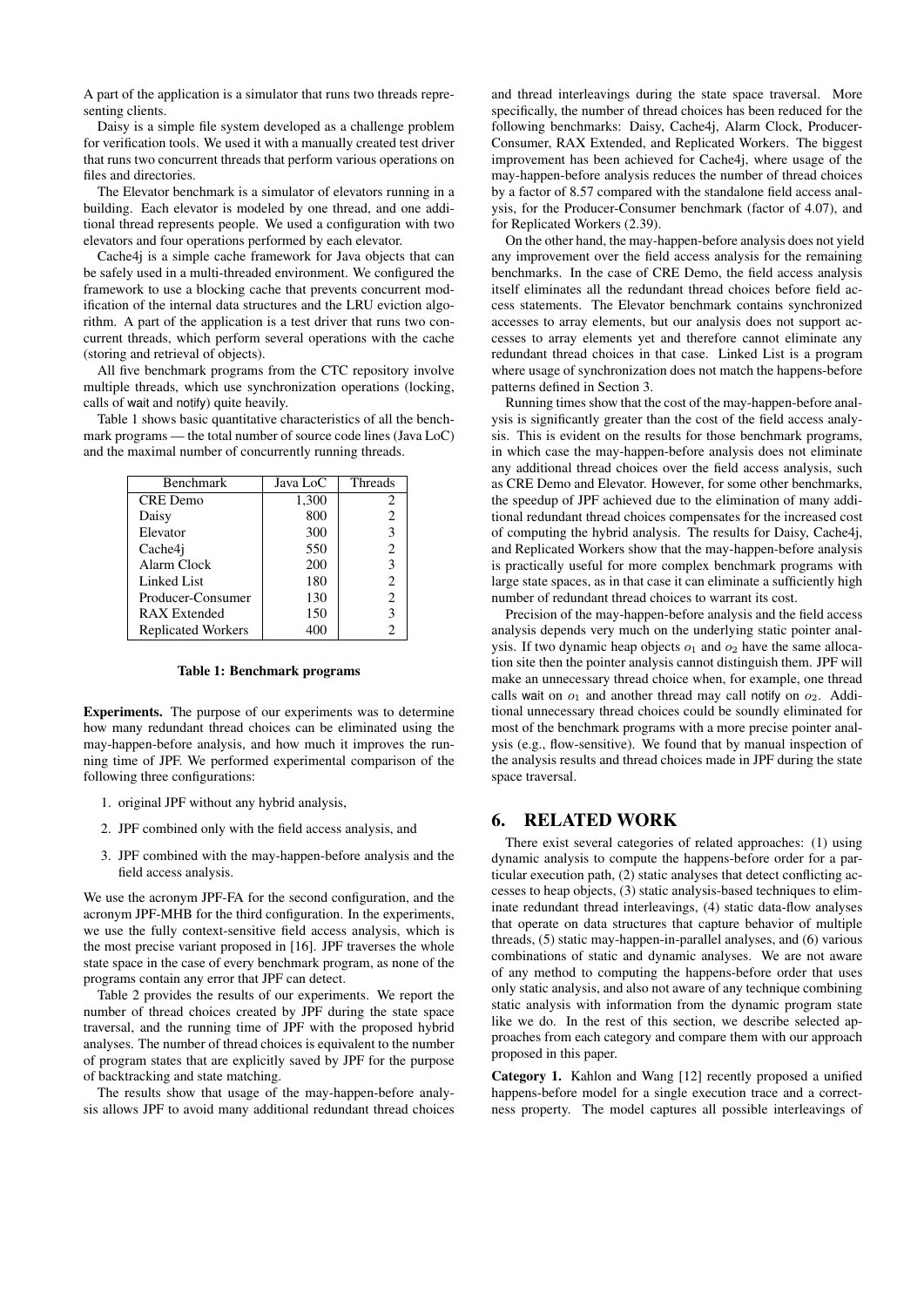| <b>benchmark</b>          | original JPF |         | <b>JPF-FA</b> |                 | <b>JPF-MHB</b> |                 |
|---------------------------|--------------|---------|---------------|-----------------|----------------|-----------------|
|                           | choices      | time    | choices       | time            | choices        | time            |
| <b>CRE</b> Demo           | 47.114       | 70 s    | 3,736         | 13 <sub>s</sub> | 3,736          | 18 <sub>s</sub> |
| Daisy                     | 28,120,251   | 18326 s | 5,438,591     | 5153 s          | 4,907,351      | 4822 s          |
| Elevator                  | 10,116,121   | 6742 s  | 2,707,528     | $2163$ s        | 2,707,528      | 2343 s          |
| Cache4i                   | 9,443,577    | 4966 s  | 9,417,206     | 6032 s          | 1,099,347      | $1064$ s        |
| Alarm Clock               | 413,996      | 298 s   | 145,594       | 108s            | 114,472        | 102 s           |
| <b>Linked List</b>        | 2.893        | 2s      | 213           | 3 s             | 213            | 6 s             |
| Producer-Consumer         | 6,095        | 3s      | 1,499         | 4 s             | 368            | 7 <sub>s</sub>  |
| <b>RAX</b> Extended       | 19,847       | 12 s    | 5.974         | 6 s             | 3,810          | 10 <sub>s</sub> |
| <b>Replicated Workers</b> | 8,311,425    | 5172 s  | 1,202,710     | 771 s           | 503,039        | 531 s           |

#### Table 2: Experimental results

events from the given execution trace that are feasible with respect to happens-before constraints imposed by synchronization primitives. In particular, the model preserves the ordering between calls of wait and notify, and the ordering between the lock release statement followed by the acquisition statement on the same lock. The execution trace is acquired using dynamic analysis of the program, and then the happens-before model is inferred using an iterative algorithm. A limitation of this approach is that the model is sound and complete only when data values do not influence the control flow of program threads and their interaction.

The happens-before ordering is computed and used also by dynamic approaches to partial order reduction. In the approach proposed by Flanagan and Godefroid [7], the ordering is created dynamically for the set of all accesses to shared objects that occur on a given execution path. A heap object is marked as shared only when it is truly accessed by multiple threads on the execution path. Two field accesses executed by different threads are in the happensbefore relation if they access the same dynamic heap object. Based on the happens-before ordering, the dynamic POR algorithm decides whether to make a thread choice at a field access or not. An advantage of the dynamic POR with the happens-before ordering is that it can precisely distinguish individual (dynamic) heap objects, and therefore it avoids creating some unnecessary thread choices that JPF would make. On the other hand, the approach described in [7] does not take into account whether a given object is reachable from multiple threads at the time of a particular access. For example, it makes a thread choice at a write access to some field in the object's constructor before the object escapes to the heap (multiple threads). Another limitation of this approach is that it does not use state matching, and thus it would need much more time than JPF to explore all distinct program behaviors for most benchmarks.

Specialized dynamic detectors of race conditions also construct the happens-before relation between events on a given execution trace (see, e.g., [5]). It is used to decide whether two memory accesses form a possible data race or not.

Category 2. The method proposed by von Praun and Gross [17] uses static analysis to detect shared heap objects and conflicts between field accesses on the shared objects. For each field access statement, the analysis finds the set of lock objects held by a thread performing the field access. Two field accesses to a heap object by different threads are considered as conflicting if the threads do not hold a common lock.

Category 3. The verification framework proposed by Kahlon et al. [11] uses static analysis together with abstract interpretation to eliminate redundant thread interleavings. As the first step, the framework creates a transaction graph for a given program using a simple approach to partial order reduction. The graph captures the control-flow of all threads, possible interaction between threads, and constraints imposed by synchronization primitives. Nodes of the graph represent program statements at which there must be a thread scheduling choice, and edges represent sequences of instructions that can be executed atomically. Static pointer analysis identifies shared heap objects through which threads may interact. An iterative algorithm based on static analysis is then used to remove nodes that represent statements that are provably not conflicting with other threads. Some thread  $T$  is possibly conflicting with the statement  $st$  in a given program state, if  $T$  may access the same object as st in the future and it will not block in the meantime. This approach supports locking operations and also signals (calls of wait and notify), but it uses only static analysis. It does not consider information from the dynamic program state, and therefore our approach proposed in this paper is more precise.

Category 4. Farzan and Kincaid [4] proposed a compositional static data-flow analysis for programs with nested locking. The analysis computes pairwise reachability of code locations from different threads, i.e. it uses a data structure that represents combined behavior of two threads.

Another technique in this category was proposed by Sinha and Wang [18]. It is a staged static analysis that operates also on a concurrent CFG that captures interactions of all program threads (field accesses on shared objects and thread synchronization). The limiting factor is the size and complexity of the concurrent CFG for large programs.

In our approach, we perform static analysis of individual program threads, and thus we do not have to cope with the size of data structures representing interactions of multiple threads. The happens-before ordering between statements in different threads is computed on demand when JPF needs the information to decide about thread choices.

Category 5. Naumovich et al. [15] designed and evaluated a static data-flow analysis that computes the may-happen-in-parallel information for program statements in different threads. Such analyses provide similar information as our may-happen-before analysis. However, they cannot be used as a direct replacement, because the happens-before ordering applies also to statements that actually cannot happen in parallel during the program execution due to synchronization between threads.

Category 6. Some tools for detecting races combine static analysis together with dynamic analysis [2, 6]. The basic approach consists of three steps: (1) use static analysis to identify memory accesses that must be checked for races, (2) instrument selected memory accesses in the given program, and (3) run the dynamic analysis that monitors all the instrumented accesses. A happens-before ordering between memory accesses and thread synchronization events